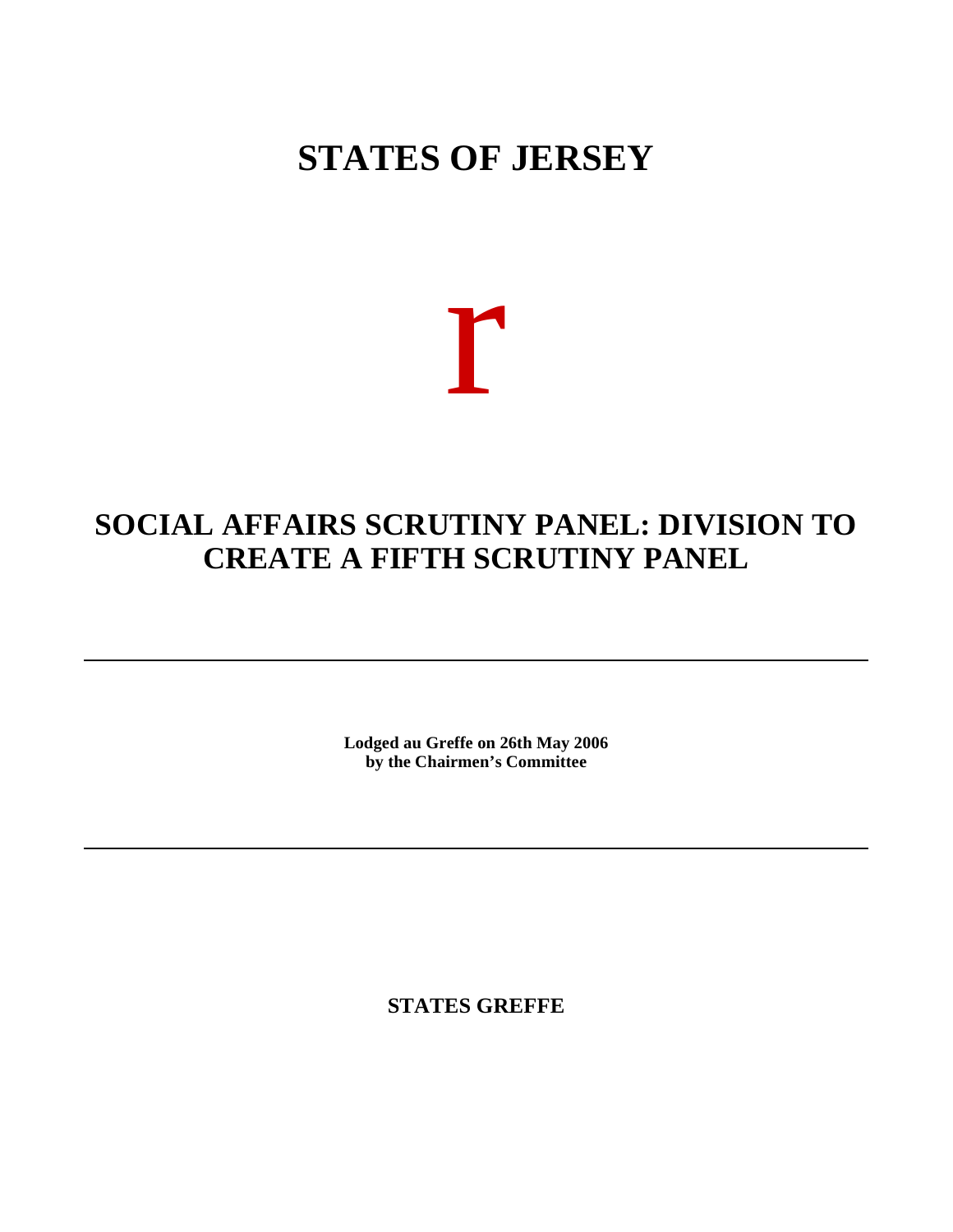### **PROPOSITION**

#### **THE STATES are asked to decide whether they are of opinion**

- (a) upon the election of an additional scrutiny panel to be established as described in paragraph (b), to agree that the Social Affairs Scrutiny Panel be re-named the Education and Home Affairs Scrutiny Panel, with responsibility for scrutinising education, sport, culture and home affairs matters;
- (b) to establish an additional scrutiny panel to be called the Health, Social Security and Housing Scrutiny Panel, with responsibility for scrutinising health and social services, social security and housing matters;
- (c) to request the Privileges and Procedures Committee to bring forward the necessary amendments to the Standing Orders of the States of Jersey to give effect to the proposal and to include within the estimates of the States Assembly and its services in the Annual Business Plan the necessary request for additional funds from 2007 for the fifth panel.

#### CHAIRMEN'S COMMITTEE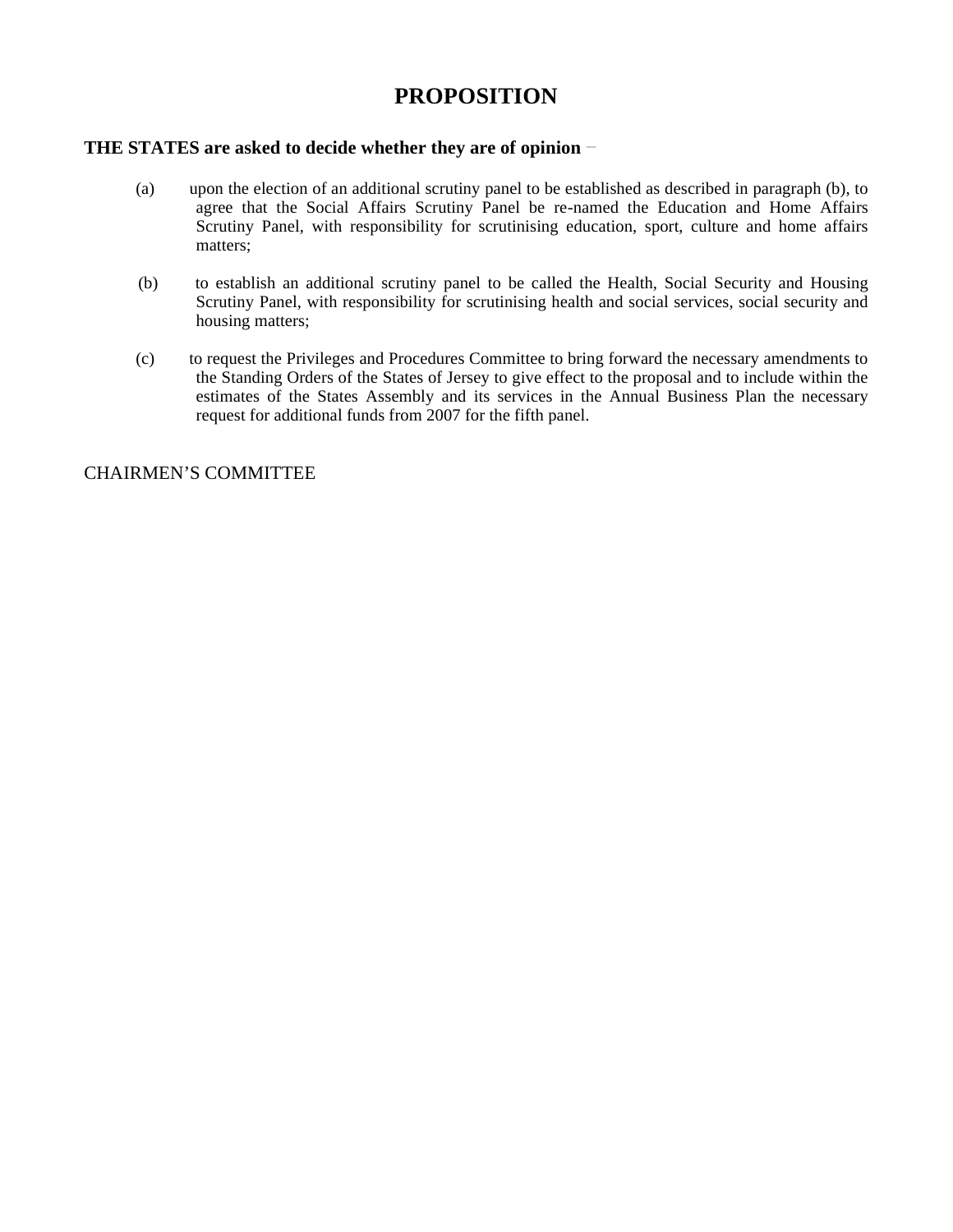#### **REPORT**

#### **Introduction**

At its meeting on 17th February 2006 the Chairmen's Committee agreed that it wished to initiate steps to create a fifth Scrutiny Panel by splitting the current responsibilities of the Social Affairs Panel into two Panels. This proposition seeks the 'in principle' agreement of the States to this proposal so that, if it is approved, the necessary formal steps can be taken to allow the new panel to be established as soon as possible. The Chairmen's Committee has discussed the proposal with the Privileges and Procedures Committee and it has been agreed that it is more appropriate for this initial proposal to be brought forward by the Chairmen's Committee in line with the terms of reference of the Committee which include the requirement for it *"to keep under review the operation of the scrutiny function and, as appropriate, to make recommendations for change" (*Standing Order 143(c)).

#### **Background to the present Scrutiny structure**

The initial recommendation to establish a system of Scrutiny was included in the report of the Review Panel on the Machinery of Government in Jersey (the Clothier Report) in December 2000. The Report recommended in paragraph 5.13 the establishment of three or four Scrutiny Committees (as they were then known). This recommendation was reflected in the initial proposition on the implementation of the Clothier recommendations (P.122/2001) adopted by the States on 28th September 2001. The proposition referred to *"a small number of Scrutiny Committees*<sup>"</sup> but did not refer in detail to the number or remit of the proposed Committees although the Report suggested that there might be one Scrutiny Committee concerned with the economy of the Island, another with the Island's environment, and a third with the direct services that were provided to the public (paragraph 7.7).

The Implementation Plan on the Proposed Reforms to the Machinery of Government presented to the States by the Policy and Resources Committee on 27th November 2001 included details in Chapter 5 of suggestions on the manner in which Scrutiny could operate. The Committee did not recommend any particular structure for the Scrutiny function as it recognized that this was ultimately a matter for the Privileges and Procedures Committee once it was established. There was, nevertheless, reference to the possible structure of three Scrutiny Committees, namely economic, social and environment.

When the Privileges and Procedures Committee was established by the States on 26th March 2002 it was charged with bringing forward recommendations on the formation of Scrutiny Committees. The new Committee published its first report on 22nd October 2002. In this report it set out its initial recommendations on the Scrutiny structure and it was in this report that the division into four Committees (to be known as Panels), which has effectively been carried through with minor modifications to the present structure, was first suggested. In paragraph 2.62 of the report the Privileges and Procedures Committee recommended that four major Scrutiny Panels be set up as follows –

corporate services and policy, including finance;

environment and public services;

economic affairs and development;

social, education policy and home affairs.

The thinking was that each major area of government was covered and the structure proposed by the PPC was carried forward to the report and proposition on the structure of Scrutiny (P.79/2003) that was adopted by the States on 24th July 2003. In adopting paragraph (a) of that proposition the States agreed that, from the date of the introduction of a ministerial system of government, there should be four Scrutiny Panels with the following areas of responsibility –

corporate services, policies and external relations;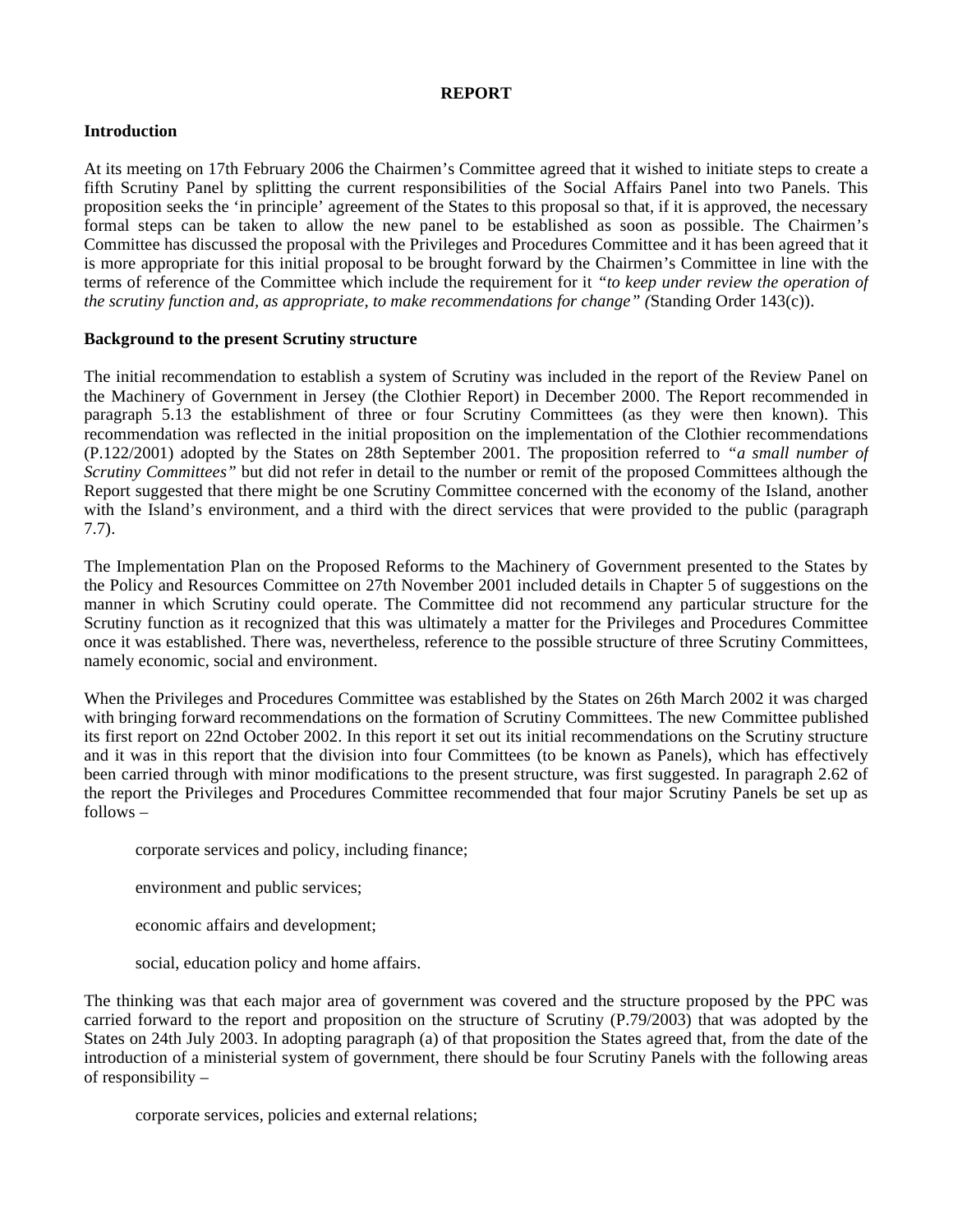environment and public services;

economic affairs and development;

social, education and home affairs.

In line with the States' decision on P.79/2003 the above structure was reflected in the new Standing Orders of the States of Jersey approved by the States in 2005. In the report accompanying the draft Standing Orders (P.162/2005) the PPC set out its reasons for retaining the structure agreed in principle by the States rather than other alternatives that had been suggested, such as having a number of generic panels that could choose to review topics on any area of the Executive's responsibilities. The report stated –

 *"The Committee has nevertheless concluded that it would be preferable to retain the structure already agreed by the States. It will enable members with a particular interest to seek membership of the Panel assigned that topic and will ensure that members of the Panel can build up an expertise of the subject as well as a relationship with the Minister or Ministers responsible for the areas in question. In addition it will enable legislation to be referred to the relevant Panel for review and the members of that Panel will hopefully already be aware of the policy framework which led to the drafting of the legislation in question."*

During the debate on the Standing Orders there was nevertheless concern expressed by some members, including the then President of PPC, that there was a need to review the structure being put forward as it was recognised that the remit of the proposed Social Affairs Panel was likely to be too wide. Furthermore, it was hoped that Sub-Panels could provide a degree of flexibility and help deal with extensions or variations in workload.

#### **Remit of the Social Affairs Scrutiny Panel**

PPC and the States considered the Panels from the perspective of the overall topic areas that they would cover without assessing in detail the relative size of the workload that the four Panels would have. As stated above, even before the start of the new ministerial system some members of the States, particularly those who had gained experience in Shadow Scrutiny, became aware that the workload of the proposed Social Affairs Panel was likely to be extremely heavy. When the detailed description of the remit of the Panel was finalized it became clear that this Panel would be responsible for the majority of the scrutiny of five major departments of the Executive, namely Education, Sport and Culture, Home Affairs, Health and Social Services, Housing and Social Security. It is clear that these five departments have a vast policy responsibility. An indication of their importance in the overall government structure comes from the fact that their combined net revenue expenditure is over 73% of the total net revenue expenditure of all Ministerial and non Executive departments.

In addition to the reference to the possible need to split the Social Affairs Panel during the original Standing Orders debate in 2005 this issue was also referred to by the current Chairman of the PPC when he stood for appointment to this position on 8th December 2005. In his nomination speech he stated *"The Social Affairs Panel seems to have a very wide remit. To cover this in a timely and effective manner, I think the new Committee* [PPC] *should consider the possibility of asking the States to set up a second Panel in this important area"*.

It is clear to the Chairmen's Committee that it will not be possible for the Social Affairs Panel to achieve proper scrutiny oversight of the areas within its remit because they are so extensive. The inevitable outcome will therefore be that major areas of the Executive not be subject to scrutiny on a regular basis. It is likely, for example, that each of the five departments might only be the subject of one scrutiny review per year at the most. This appears totally inappropriate when considering the importance of the work of departments such as Education, Sport and Culture or Health and Social Services. The Chairmen's Committee is therefore convinced that an appropriate solution must be found to allow greater scrutiny of the areas currently covered by one single Social Affairs Panel.

#### **Possible solutions**

The Chairmen's Committee considered whether the solution would be to establish one or more sub-panels as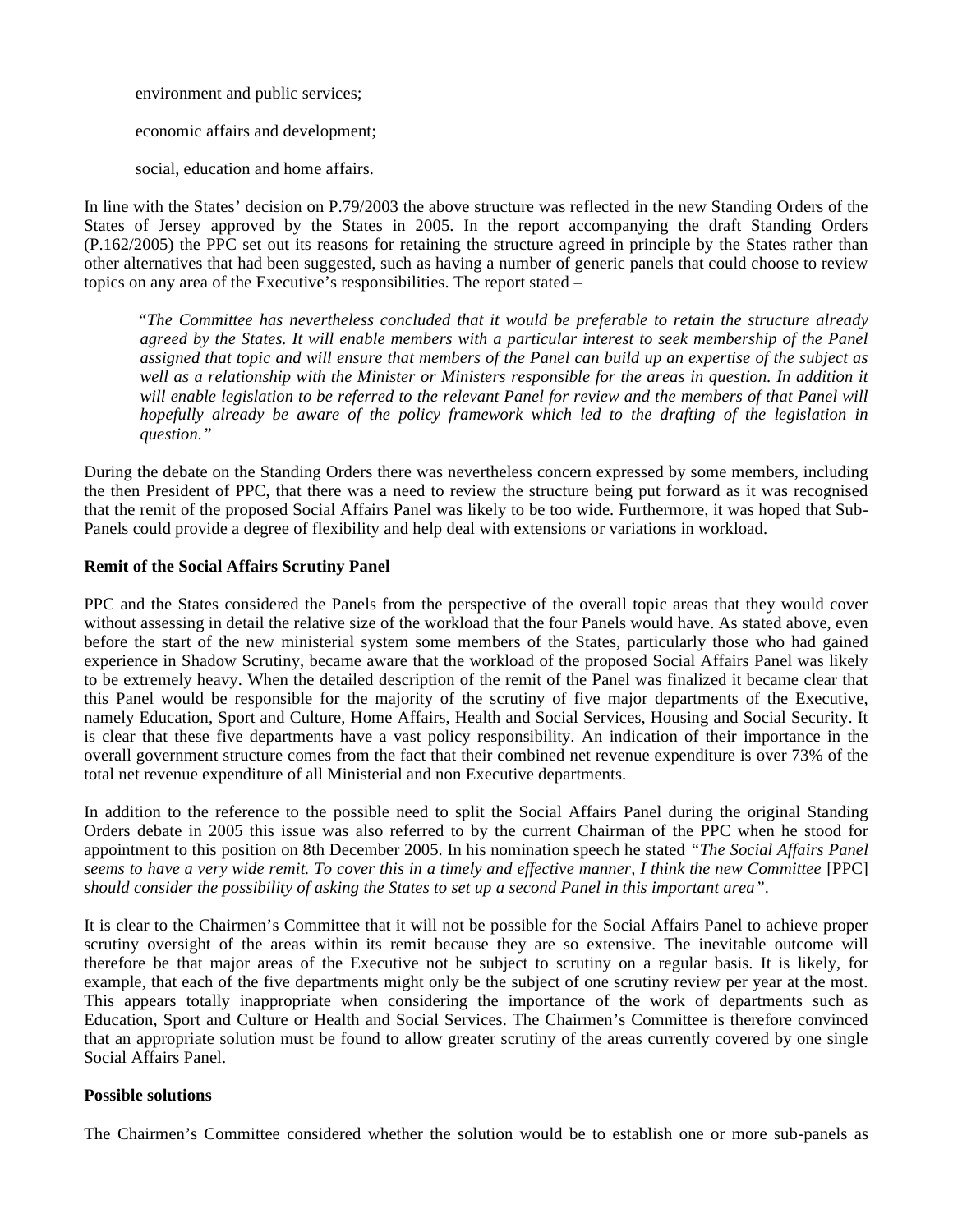allowed by Standing Orders. It would, theoretically, be possible to set up one or more sub-panels to cover different aspects of the Social Affairs Panel's current remit. The Chairmen's Committee concluded that this option would not, however, lead to any significant improvement. As set out later in this report the Chairmen's Committee is firmly of the view that adequate resources, both in terms of manpower and finance, must be made available to each of the Panels to enable them to undertake their work effectively. The creation of one or more sub-panels would, in practice, do no more than spread the current resources more thinly and, although it might be possible to increase the amount of political involvement by establishing sub-panels, it is unlikely that any significant increase in the work programme could be achieved. The Chairmen's Committee therefore rejected this option as a solution. There are issues arising with Sub-Panels which the Committee will seek to address imminently.

A second option considered by the Committee was to re-allocate the areas of responsibility between the four Panels. This would involve moving responsibility for the scrutiny of one or more Ministerial departments from the Social Affairs Panel to other Panels. The Chairmen's Committee does not consider that this is a realistic option. The preparation of the work programmes for 2006 by the other Panels has shown that there are already far more possible areas of scrutiny than there are resources available to undertake the necessary reviews. It would not therefore be possible to reallocate responsibilities without simply reducing the effectiveness of the other Panels and, even if it were possible to increase the amount of scrutiny in the area of Social Affairs, this would simply be at the expense of much needed scrutiny in other areas.

#### **Division of the Social Affairs Panel into two Panels**

Having considered alternative options extremely carefully the Chairmen's Committee has concluded that the only realistic option to enable the Scrutiny function to operate effectively is to divide the Social Affairs Panel into two and thereby create a fifth Scrutiny Panel. The most appropriate division seems to be to establish one Panel to scrutinize Education, Sport and Culture and Home Affairs and a second Panel to scrutinize Health and Social Services, Housing, and Social Security. In this way the 2 largest spending departments would be split between the panels which would then have a roughly equal scope in terms of workload.

#### **Financial and manpower implications**

The Chairmen's Committee is conscious that there are clearly resource implications for the States if this decision is to be implemented. The need for dedicated staff to support Scrutiny Panels has been recognised from the very outset of the machinery of government changes. Indeed the Implementation Plan presented by the Policy and Resources Committee in November 2001 referred to above states (in paragraph 5.10.1) that *"the Committee [Policy and Resources Committee] considers that it will be appropriate for EACH Scrutiny Committee to have the following personnel: two senior officers as a permanent establishment, such technical or specialist advisers as it or they may from time to time require, access to a pool of administrative and secretarial facilities, as well as research staff"*.

The need for two Scrutiny officers to support each Panel has been recognised and agreed throughout the implementation process and the current complement of staff in the Scrutiny Office is 8 Scrutiny officers (namely 2 for each of the 4 Panels) together with the Scrutiny Manager (who in addition to her managerial responsibilities also has responsibility for the Public Accounts Committee and the Chairmen's Committee) plus 2 administrators to support the scrutiny function. In agreeing that a fifth Panel should be established the Chairmen's Committee also agreed that this could only be done when 2 additional Scrutiny officers can be funded and appointed to support the extra Panel. It is quite clear that spreading the current staff over a fifth Panel would achieve very little as the overall number of staff hours would simply be divided between more Panels.

Although the creation of a fifth Panel will increase the overall workload for the Scrutiny Manager and the two Scrutiny Administrators the Chairmen's Committee has agreed with the Scrutiny Manager that the fifth Panel could be accommodated within these current resources. In addition, when the accommodation for the Scrutiny Office was recently reconfigured in Morier House there was no provision for additional officers but it is accepted that by the loss of a "hot desking" room and/or a meeting room, the staff could be accommodated in the present accommodation without additional rental costs although there will be one-off set up costs for office equipment and furniture which will have to be met from existing resources.